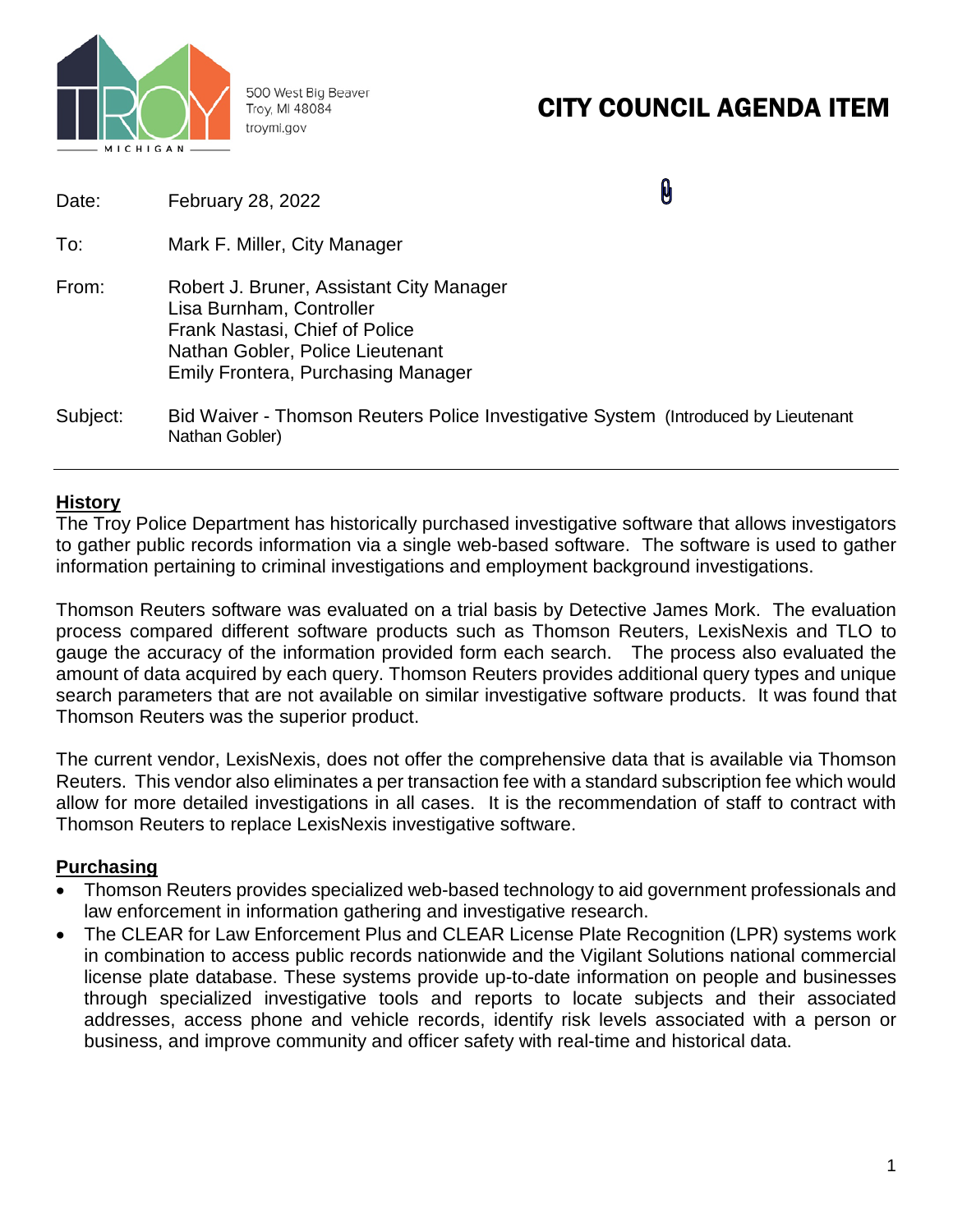

500 West Big Beaver Troy, MI 48084 troymi.gov

# CITY COUNCIL AGENDA ITEM

### **Purchasing (continued)**

• Subscription pricing has been secured through Thomson Reuters West Publishing as detailed in the attached proposal Order ID: Q-02398787 with subscription term ending June 31, 2025. The annual costs for this software are as follows:

FY2022 - \$5,714.40 (prorated cost to July 1, 2022) FY2023 - \$17,143.20 FY2024 - \$17,481.48 FY2025 - \$17,829.84

- Thomson Reuters has successfully provided web-based research technology and services to the City for many years.
- It is being recommended, in the best interest of the City, that the bid process be waived and a contract be awarded to *Thomson Reuters West Publishing of Eagan, MN* for the CLEAR for Law Enforcement Plus and LPR software systems.

### **Financial**

Funds are budgeted and available annually in the Police Department Miscellaneous Investigations Account Number 101.301.11.307.7955.080

### **Recommendation**

City Management, in the best interest of the City, recommends waiving the bid process and requests authorization to contract with *Thomson Reuters West Publishing of Eagan, MN* for the CLEAR for Law Enforcement Plus and ENCLR PRO Gov License Plate Recognition software subscription package, as per the rates contained in the attached agreement. City Management further requests the authorization to renew the Thomson Reuters subscription on an ongoing basis as needed by the Police Department.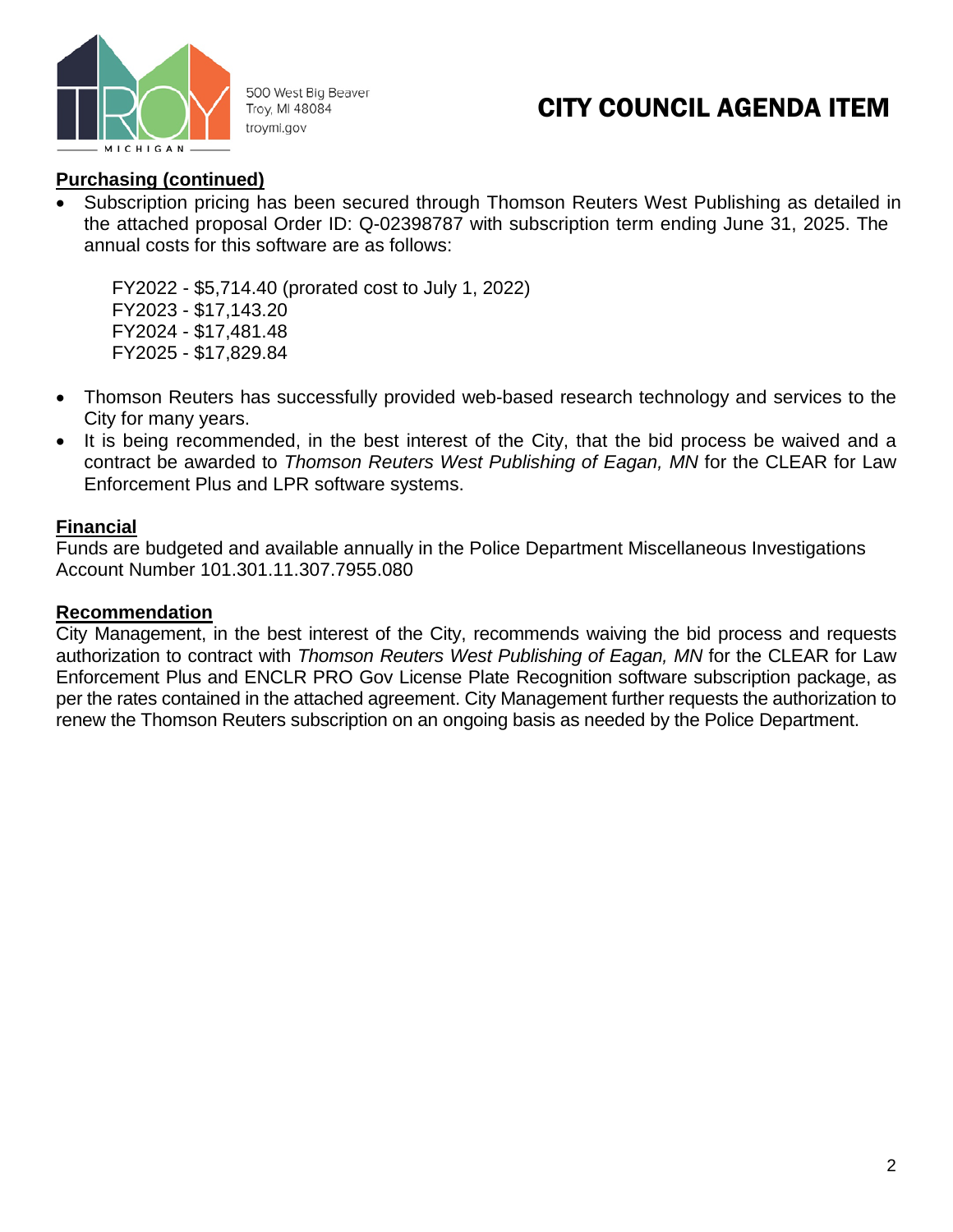

# **Order Form Order ID:Q-02398787**

Contact your representative anthony.cicchese@thomsonreuters.com with any questions. Thank you.

| <b>Subscriber Information</b>  |                              |                          |  |  |  |  |  |
|--------------------------------|------------------------------|--------------------------|--|--|--|--|--|
| <b>Sold To Account Address</b> | <b>Shipping Address</b>      | <b>Billing Address</b>   |  |  |  |  |  |
| Account #: 1000411587          | Account #: 1000411587        | Account #: 1000411587    |  |  |  |  |  |
| <b>TROY POLICE DEPT</b>        | <b>TROY POLICE DEPT</b>      | <b>TROY POLICE DEPT</b>  |  |  |  |  |  |
| TEMP ACCESS CLEAR              | <b>TEMP ACCESS CLEAR</b>     | <b>TEMP ACCESS CLEAR</b> |  |  |  |  |  |
| 500 W BIG BEAVER RD            | 500 W BIG BEAVER RD          | 500 W BIG BEAVER RD      |  |  |  |  |  |
| MI 48084-5254 US<br>TROY -     | <b>TROY MI 48084-5254 US</b> | TROY, MI 48084-5254 US   |  |  |  |  |  |
|                                |                              |                          |  |  |  |  |  |
| "Customer"                     |                              |                          |  |  |  |  |  |
|                                |                              |                          |  |  |  |  |  |

This Order Form is a legal document between Customer and

- A. West Publishing Corporation to the extent that products or services will be provided by West Publishing Corporation, and/or
- B. Thomson Reuters Enterprise Centre GmbH to the extent that products or services will be provided by Thomson Reuters Enterprise Centre GmbH.

A detailed list of products and services that are provided by Thomson Reuters Enterprise Centre GmbH and current applicable IRS Certification forms are available at[: https://www.tr.com/trorderinginfo](https://www.tr.com/trorderinginfo)

West Publishing Corporation may also act as an agent on behalf of Thomson Reuters Enterprise Centre GmbH solely with respect to billing and collecting payment from Customer. Thomson Reuters Enterprise Centre GmbH and West Publishing Corporation will be referred to as "Thomson Reuters", "we" or "our," in each case with respect to the products and services it is providing, and Customer will be referred to as "you", or "your" or "Client".

**Thomson Reuters General Terms and** Conditions apply to all products ordered, except print and is located at [http://tr.com/TermsandConditions.](http://tr.com/TermsandConditions) In the event that there is a conflict of terms between the General Terms and Conditions and this Order Form, the terms of this Order Form control. This Order Form is subject to our approval.

**Thomson Reuters General Terms and Conditions for Federal Subscribers** is located at <https://static.legalsolutions.thomsonreuters.com/static/Federal-ThomsonReuters-General-Terms-Conditions.pdf> In the event that there is a conflict of terms between the General Terms and Conditions and this Order Form, the terms of this Order Form control. This Order Form is subject to our approval.

| <b>Clear Fixed Rate / Window/Fraud Waste &amp; Abuse Products</b> |                                                                    |                 |                                          |          |                                    |                                                |  |  |
|-------------------------------------------------------------------|--------------------------------------------------------------------|-----------------|------------------------------------------|----------|------------------------------------|------------------------------------------------|--|--|
| <b>Service</b><br><b>Material</b>                                 | <b>Product</b>                                                     | <b>Ouantity</b> | <b>Monthly</b><br>Unit<br><b>Charges</b> |          | <b>Minimum</b><br>Term<br>(Months) | <b>Order Type</b>                              |  |  |
| 41882302                                                          | <b>CLEAR</b> for Law Enforcement Plus                              | 100             | <b>Seats</b>                             | \$489.00 | 36                                 | <b>Subscription Plus</b><br>Bridge (see below) |  |  |
| 42124048                                                          | <b>ENCLR PRO Gov License Plate</b><br><b>Recognition State Add</b> | 100             | <b>Seats</b>                             | \$939.60 | 36                                 | <b>Subscription Plus</b><br>Bridge (see below) |  |  |

| <b>Bridge Products</b>       |                                                                    |                 |              |                                         |                                |  |  |  |
|------------------------------|--------------------------------------------------------------------|-----------------|--------------|-----------------------------------------|--------------------------------|--|--|--|
| Material #<br><b>Product</b> |                                                                    | <b>Ouantity</b> | Unit         | <b>Bridge Monthly</b><br><b>Charges</b> | <b>Bridge Term</b><br>(Months) |  |  |  |
| 41882302                     | <b>CLEAR</b> for Law Enforcement Plus                              | 100             | <b>Seats</b> | \$489.00                                |                                |  |  |  |
| 42124048                     | <b>ENCLR PRO Gov License Plate</b><br><b>Recognition State Add</b> | 100             | <b>Seats</b> | \$939.60                                |                                |  |  |  |

#### **Bridge Terms**

Bridge Monthly Charges begin on the date we process your order and will be prorated for the number of days remaining in the calendar month, if any. The Bridge Monthly charges will continue for the number of complete calendar months listed in the Bridge Term column above. At the end of the Bridge Term, your Monthly Charges and the Minimum Term will be as described in the Product grid above. All other terms and conditions of the Order Form remain unchanged.

#### **Minimum Terms**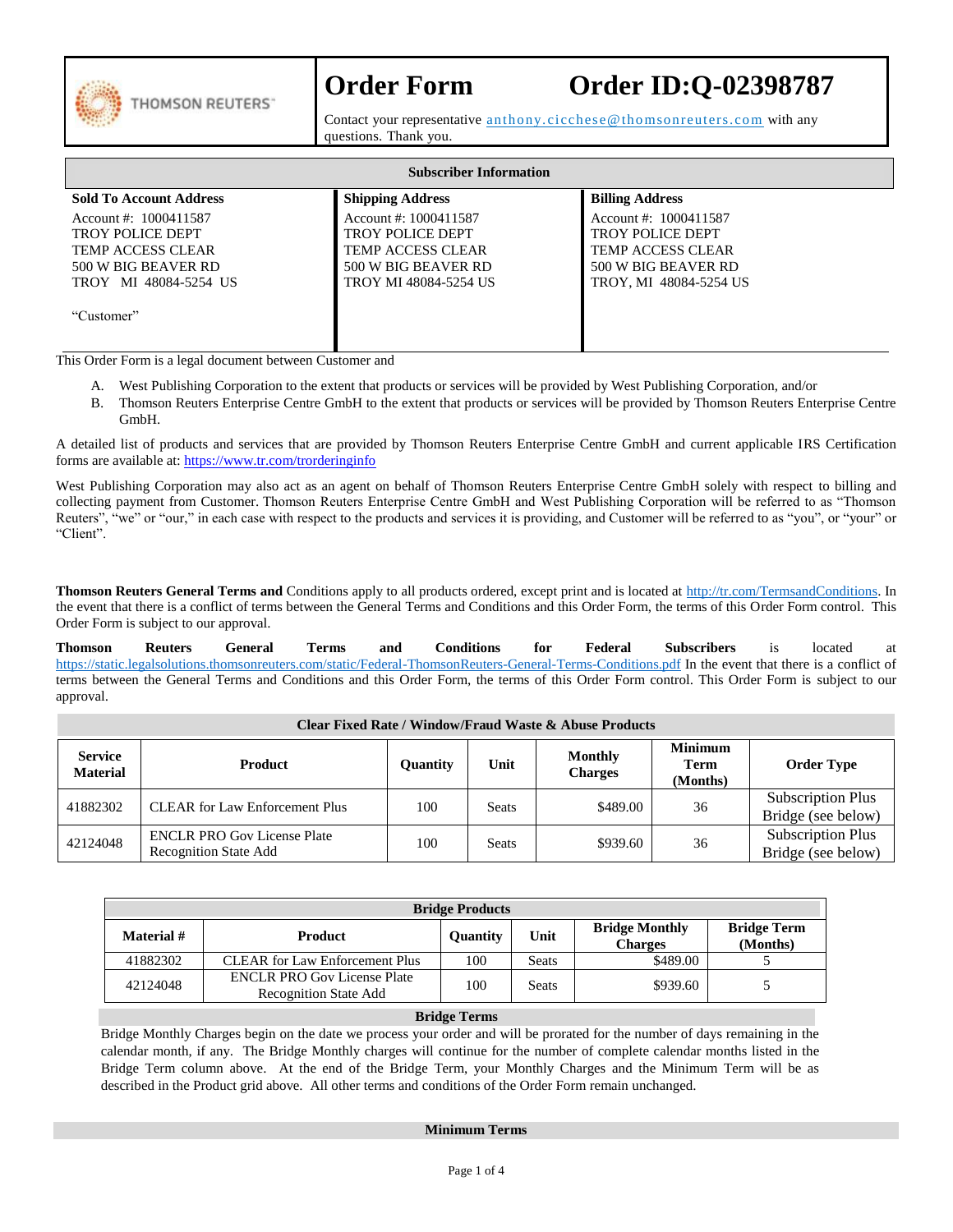Your subscription is effective upon the date we process your order ("Effective Date") and Monthly Charges will be prorated for the number of days remaining in that month, if any. Your subscription will continue for the number of months listed in the Minimum Term column above counting from the first day of the month following the Effective Date. Your Monthly Charges during the first twelve (12) months of the Minimum Term are as set forth above. If your Minimum Term is longer than 12 months, then your Monthly Charges for each year of the Minimum Term are displayed in the Attachment to the Order Form.

#### **Post Minimum Terms**

At the end of the Minimum Term, we will notify you of any change in Monthly Charges at least 90 days before each 12 month term starts. Either of us may cancel the Post-Minimum Term subscription by sending at least 60 days written notice.

**Federal Government Subscribers Optional Minimum Term**. Federal government subscribers that chose a multi-year term, may exercise the option to implement those additional years pursuant to federal law.

#### **Miscellaneous**

**Applicable Law.** If you are a state or local governmental entity, your state's law will apply and any claim may be brought in the state or federal courts located in your state. If you are a non-governmental entity, this Order Form will be interpreted under Minnesota state law and any claim by one of us may be brought in the state or federal courts in Minnesota. If you are a United States Federal Government subscriber, United States federal law will apply and any claim may be brought in any federal court.

**Charges, Payments & Taxes.** You agree to pay all charges in full within 30 days of the date of invoice. You are responsible for any applicable sales, use, value added tax (VAT), etc. unless you are tax exempt. If you are a non-government subscriber and fail to pay your invoiced charges, you are responsible for collection costs including attorneys' fees.

**eBilling Contact.** All invoices for this account will be emailed to your e-Billing Contact(s) unless you have notified us that you would like to be exempt from e-Billing.

**Credit Verification**. If you are applying for credit as an individual, we may request a consumer credit report to determine your creditworthiness. If we obtain a consumer credit report, you may request the name, address and telephone number of the agency that supplied the credit report. If you are applying for credit on behalf of a business, we may request a current business financial statement from you to consider your request.

**Cancellation Notification Address***.* Send your notice of cancellation to Customer Service, 610 Opperman Drive, P.O. Box 64833, Eagan MN 55123-1803

**Regulated Data**. Due to the regulated or private nature of some data in our information products such as credit header data, motor vehicle data, driver license data and voter registration data, you may need to complete a credentialing process which will include certifying what your legally permissible use of the data will be. You agree to immediately notify us if any of the information you provided in your ordering document or during the credentialing process changes. You agree to and warrant that you are the end user of this data and that you will only use it for your own internal business purposes. You also warrant that you will strictly limit the access, use and distribution of this data to user permitted under applicable laws, rules and regulations and as permitted by the third party additional terms. You will keep the data confidential. You will use industry standard administrative, physical and technical safeguards to protect the data. You will not disclose it to anyone except as necessary to carry out your permissible use. You will immediately report any misuse, abuse or compromise of the data. You agree to cooperate with any resulting inquiry. If we reasonably believe that the data has been misused, abused or compromised, we may block access without additional notice. You are responsible for all damages caused by misuse, abuse or compromise of the data by you, your employees and any person or entity with whom you shared the data. We will be responsible for damages cause by us. We are not a consumer reporting agency. You may use information product data to support your own processes and decisions but you may not deny any service or access to a service to a consumer based solely upon the information product data. Examples of types of service include eligibility for credit or insurance, employment decisions and any other purpose described in the Fair Credit Reporting Act (15 U.S.C.A. 1681b). If the Financial Industry Regulatory Authority regulations apply to you, you may use our information products to verify the accuracy and completeness of information submitted to you by each applicant for registration on Form U4 or Form U5 in compliance with the requirements of FINRA Rule 3110. You may use the information products in this manner only in furtherance of written policies and procedures that are designed to achieve your compliance with FINRA Rule 3110 or as otherwise allowed by the General Terms and Conditions.

**Excluded Charges And Schedule A Rates.** If you access products or services that are not included in your subscription you will be charged our then-current rate ("Excluded Charges"). Excluded Charges will be invoiced and due with your next payment. For your reference, the current Excluded Charges schedules are located<http://static.legalsolutions.thomsonreuters.com/static/agreement/schedule-a-clear.pdf> and Excluded Charges change from time-to-time upon 30 days written or online notice. We may, at our option, make certain products and services Excluded Charges if we are contractually bound or otherwise required to do so by a third party provider or if products or services are enhanced or if new products or services are released after the effective date of this ordering document. Modification of Excluded Charges or Schedule A rates is not a basis for termination under paragraph 10 of the General Terms and Conditions.

**CLEAR Fixed Rate Usage** :If the transactional value of your CLEAR fixed rate usage exceeds your then-current Monthly Charges by more than 10 times in any month (or by 20 times in any month for Enterprise Law Enforcement subscribers), we may limit access to live gateways and request that the parties enter into good faith renegotiation or terminate upon 10 days written notice. Transactional value of your CLEAR usage is calculated based upon our then-current Schedule A rate. Schedule A rates may change upon at least 30 days written or online notice.

**Batch Usage** :If you have a fixed rate batch and/or batch alerts subscription and the total of your batch inputs or batch alerts exceeds your annual fixed rate batch or total batch alerts allotment, we may: 1) request the parties enter into good faith negotiations regarding a superseding agreement, 2) terminate your subscription upon 10 days written notice or 3) limit your access to your fixed rate batch subscription for the remainder of the thencurrent 12 month period, during which time you will continue to be billed your Monthly Charges. If your access to your fixed rate batch subscription has been limited, your access will be reinstated on the first day of the following 12 month period.

If the trial includes Batch Services, you may submit up to 1,000 input lines at no cost. We reserve the right to invoice you for input lines in excess of 1,000. You will pay our then current Schedule A rate. Schedule A rates are located at [http://legalsolutions.com/schedule-a-clear.](http://legalsolutions.com/schedule-a-clear)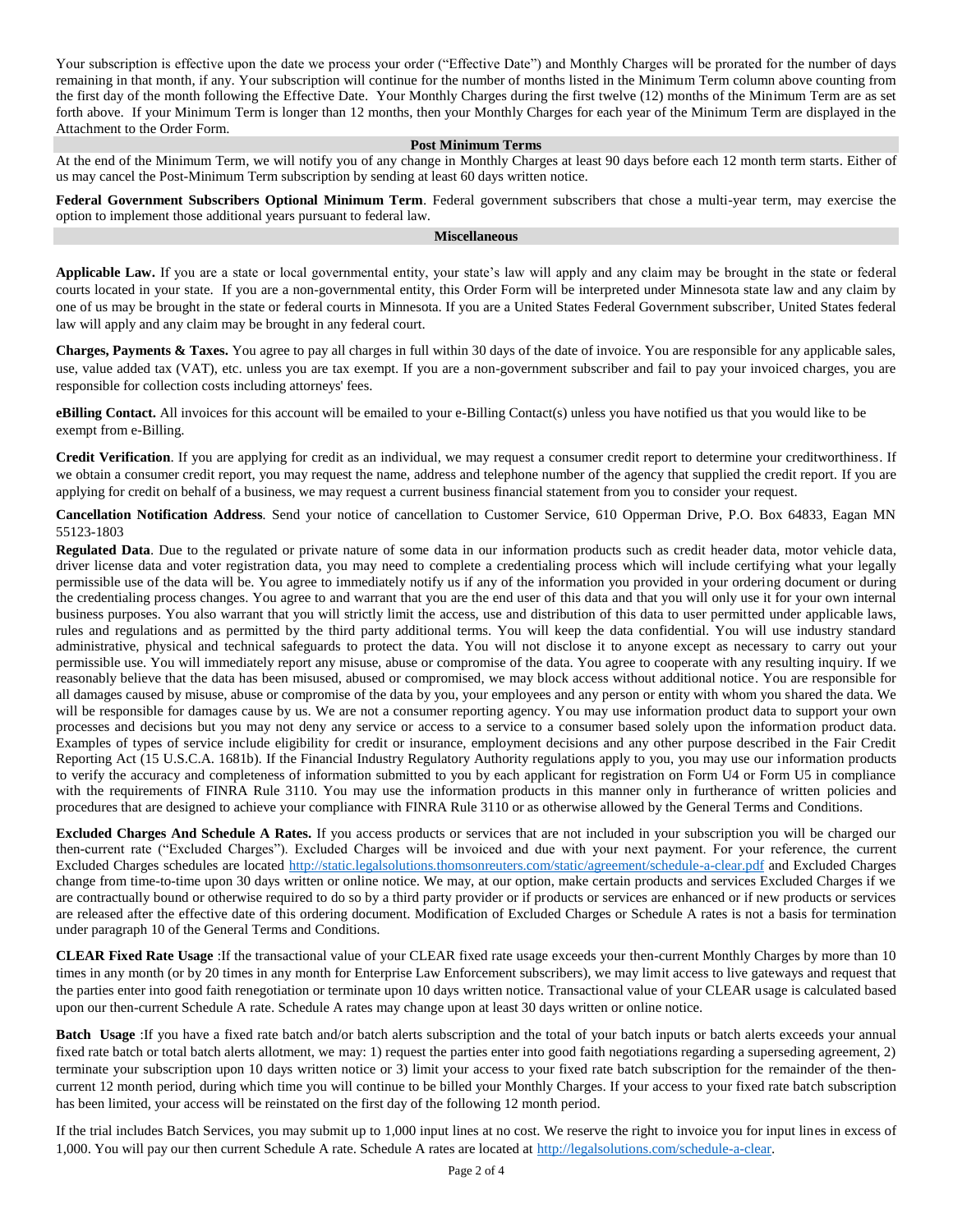**Existing Vigilant Subscribers:** We may terminate your License Plate Recognition (LPR) subscription if you are an existing Vigilant LEARN subscriber whose LPR pricing is based upon your existing Vigilant LEARN agreement, and you cancel your Vigilant LEARN agreement.

**Enterprise Law Enforcement Subscribers:** You certify that you have up to the number of Sworn Officers in your employ at this location identified in the QTY Column above. Our pricing for banded products is made in reliance upon your certification. If we learn that the actual number is greater, we reserve the right to increase your charges as applicable.

**CLEAR Subscribers via an Alliance Partner.** In limited circumstances we may allow you to access CLEAR through a third party's ("Service Provider") software or service (together with CLEAR, the "Integrated System"). In the event that you enter into a license agreement to access an Integrated System, you agree as follows:

We have no obligation to Service Provider with regard to the functionality or non-functionality of CLEAR during or after the integration. Service Provider will have access to CLEAR on your behalf and you will ensure Service Provider's compliance with the terms and conditions of the Thomson Reuters General Terms and Conditions located in the General Terms and Conditions paragraph above. Except as otherwise provided in your agreement with us, Data may not (i) be distributed or transferred in whole or in part via the Integrated System or otherwise to any third party, (ii) be stored in bulk or in a searchable database, and (iii) not be used in any way to replace or to substitute for CLEAR or as a component of any material offered for sale, license or distribution to third parties. No party will use any means to discern the source code of our products and product data. You are responsible for Service Provider's access to CLEAR on your behalf. You are responsible for all damages caused by misuse, abuse or compromise of the data by Service Provider, you, your employees and any person or entity with which you shared the data. We will be responsible for damages caused by us.

#### . **For Law Enforcement Agencies and Correctional Facilities Only – No Inmate Westlaw or CLEAR Access (direct or indirect)**

I certify, on behalf of Subscriber, that I understand and accept the security limits of Westlaw or CLEAR ; Subscriber's responsibility for controlling Westlaw, CLEAR, internet and network access; and, how Subscriber will be using Westlaw or CLEAR. I acknowledge Subscriber's responsibility for providing West with prompt written notice if Subscriber's type of use changes.

Only non-inmates/administrative staff will access Westlaw or CLEAR with no direct Westlaw research results provided to inmates (including work product created as part of inmates' legal representation). In no event shall anyone other than Subscriber's approved employees be provided access to or control of any terminal with access to Westlaw or Westlaw Data.

Functionality of Westlaw or CLEAR cannot and does not limit access to non-West internet sites. It is Subscriber's responsibility to control access to the internet.

Subscriber will provide its own firewall, proxy servers or other security technologies as well as desktop security to limit access to the Westlaw or CLEAR URL and West software (including CD-ROM orders). Subscriber will design, configure and implement its own security configuration.

Subscriber will not use any data nor distribute any data to a third party for use, in a manner contrary to or in violation of any applicable federal, state, or local law, rule or regulation or in any manner inconsistent with the General Terms and Conditions.

Subscriber will maintain the most current version of the West software to access CD-ROM Products for security purposes.

#### **Amended Terms and Conditions**

#### **Government Non Availability of Funds for Online, Practice Solutions or Software Products**

You may cancel a product or service with at least 60 days written notice if you do not receive sufficient appropriation of funds. Your notice must include an official document,(e.g., executive order, an officially printed budget or other official government communication) certifying the nonavailability of funds. You will be invoiced for all charges incurred up to the effective date of the cancellation.

#### **Signature for Order ID: Q-02398787**

#### **ACKNOWLEDGEMENT Q-02398787**

**I have read all pages and attachments to this Order Form and I accept the terms on behalf of Subscriber. I warrant that I am authorized to sign this Order Form on behalf of the Subscriber.**

**Signature of Authorized Representative for order Title**

**Printed Name Date** 

This Order Form will expire and will not be accepted after 4/2/2022 CT.